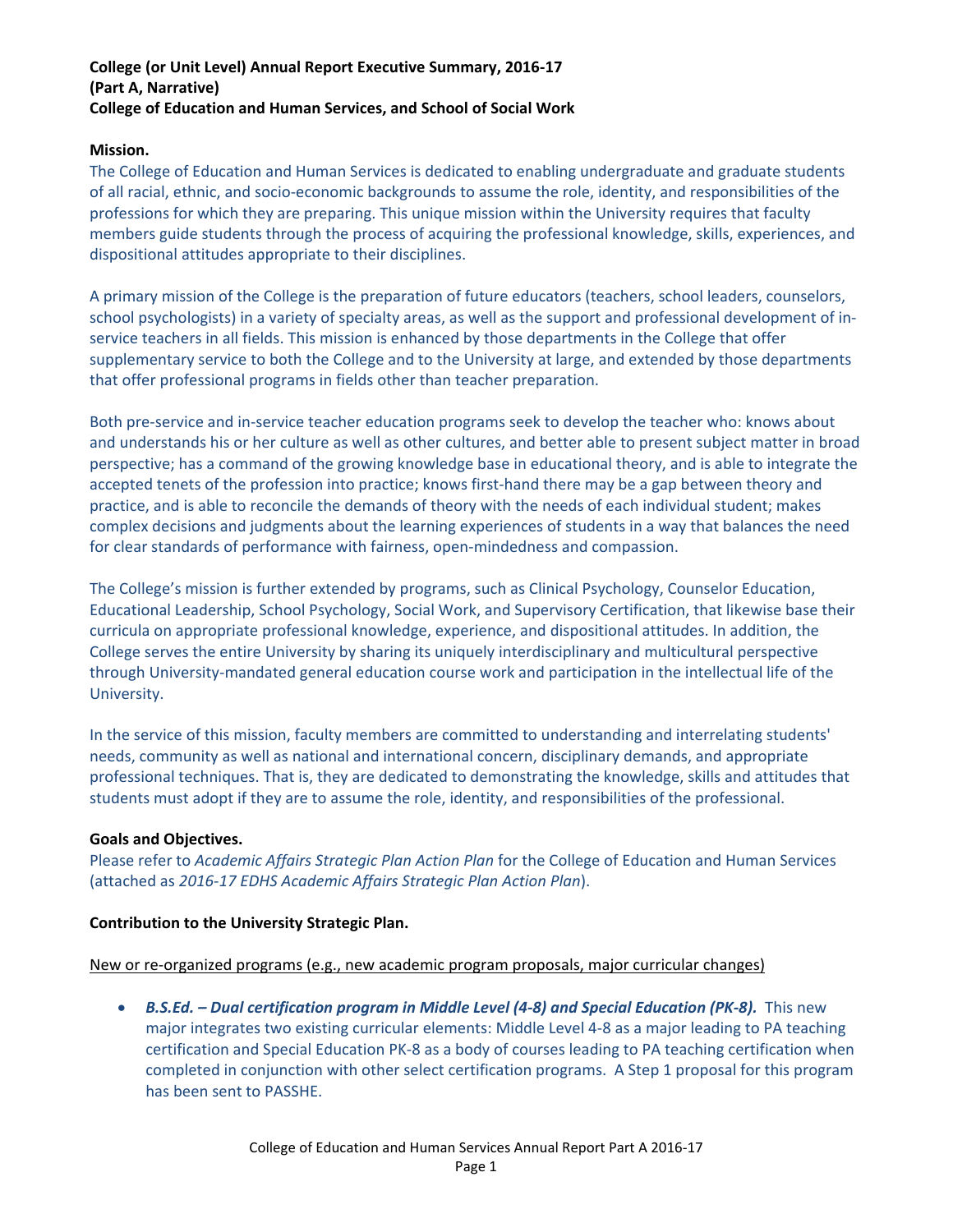- *Ed.S. – School Psychology*. This new degree program will students interested in obtaining the degree as well as the Educational Specialist Certification in School Psychology from the Pennsylvania Department of Education. Those students who enter with a masters degree will earn an Ed.S. in 21 credits and be recommended to PDE for certification. Those who do not have a masters degree can earn both a masters and Ed.S. degree and recommendation for certification in 64 credits. This PASSHE Part I proposal is in final edit before submission.
- MAT Teaching. This new degree program will enable graduate students interested in careers in teaching to earn certification using their undergraduate degrees as evidence of content knowledge. This proposal is nearly in final edit for submission to PASSHE.
- *Capstone experience in PSYC*. The Department of Psychology has had curricular changes approved that will allow for a capstone experience for all completers of the BA in Psychology. Students must complete at least 3 capstone credits. To be eligible for capstone credits, Psychology majors must have earned at least 75 credits, and have completed or be enrolled in their Psychology Advanced Lab course. The following can be taken for capstone credit:
	- a. PSYC 454 ‐ History and Systems of Psychology
	- b. PSYC 455 ‐ Seminar inPsychology
	- c. PSYC 495 ‐ Directed Projects in Psychology
	- d. PSYC 489, 490, 499 ‐ Departmental Honors Courses
	- e. PSYC 498 ‐ Independent Study
	- f. COOP 300 Supervised Field Experience in Psychology
- *MDST in Sport Business* was approved in the Department of Wellness and Sport Sciences.
- *B.S. in Allied Health with option in Sports Medicine* was created and approved in the Department of Wellness and Sport Sciences.

Offering programs online or enhancing general education course offerings online (include enrollments for fall, winter, spring, and summer terms).

- *BSW – Social Work*. This is an online degree completion program aimed at associates degree prepared individuals seeking a BSW program. It has achieved university curricular approval and will launch during 2017‐18.
- *M.Ed. – Special Education.* This program is designed to provide educators with advanced knowledge and skills related to supporting the needs of K‐12 students with disabilities. It prepares educators to facilitate an empowered and unified K‐12 learning community so that all students can enjoy success, learn to respect human difference, and realize the uniqueness of each individual gift.
- *M.Ed. – Assessment, Curriculum, and Teaching – Online Teaching.* This program is designed for educators interested in learning the foundational tools and pedagogy for online and blended environments. With the explosion of online and blended instructional opportunities for students and teachers, this program helps prepare graduates to design, deliver, and assess online teaching and learning. The 12‐credit online teaching endorsement program stacks within this degree program (that is, the four courses in the endorsement program are also in this degree program).
- *M.Ed. – Assessment, Curriculum, and Teaching – STEM*. This program is designed for educators interested in learning the foundational tools and pedagogy for integrated STEM education. Through a multidisciplinary approach, this program helps prepare graduates to integrate science, technology, engineering, and mathematics into the classroom. The 12-credit online teaching endorsement program stacks within this degree program.
- *WELL 175* offered in a fully online format in Summer and Winter sessions.
- Offered more online MSW electives to accommodate both MSW and DSW students.

# Support for international student recruitment or retention.

I have attended all the events with potential partners from China, even thought they tend not to be interested in programs in the College. I will continue to do so.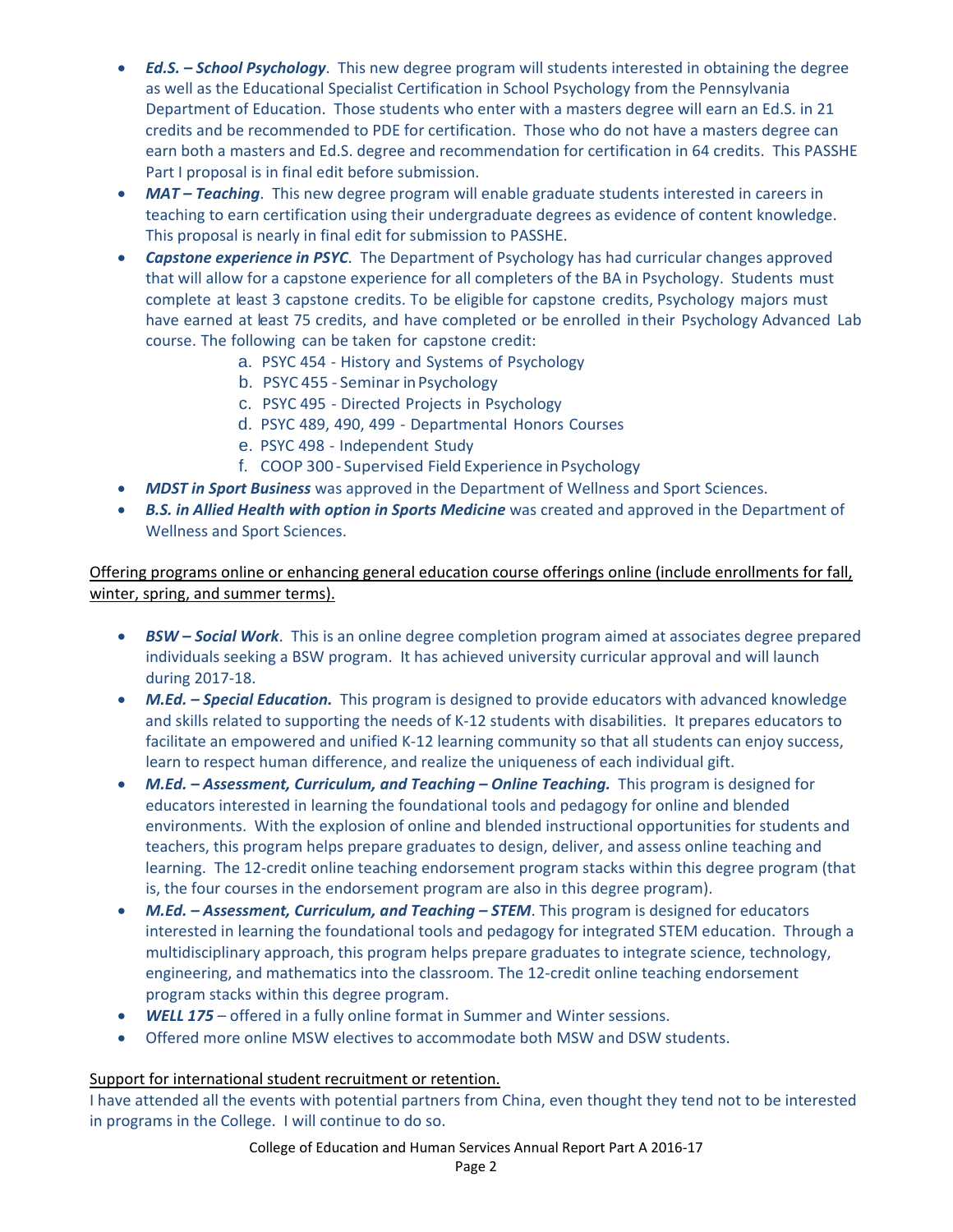I have been involved in conversations about potential relationships with the Ryan Group International. I attended and offered remarks at a Ryan Group event at the Dixon Center, at the behest of Peter Garland at the system office. I have since drafted a document for use in developing our relationships (attached as Attachment I). Conversations about the viability of this partnership have seemingly slowed to a crawl for reasons unknown.

Our relationship with the University of Chester continue. After two visits to campus by members of the administration and faculty, I have since co-produced a videoconference call with MU faculty and Chester faculty for the purposes of developing faculty connections based on shared interests in teaching and scholarship. Dr. Beth Powers has since been asked to serve on the advisory board of the Journal Cornucopia, published by faculty at Chester.

# Support for out-of-state student recruitment or retention.

No overt progress to report on this expected outcome in terms of overt steps the College has taken to collaborate with SAEM. We have hosted members of the SAEM leadership to discuss these matters and seek means of offering them support.

Student engagement in undergraduate student research, internships or field experiences, study abroad, service learning, first-year seminars, or living-learning communities. Highlights from the department include:

- SOWK offered two alternative break service learning trips during 2016-2017 academic year.
- Many faculty working with students on research projects, including the summer undergraduate research program implemented by the President's Commission on Cultural Diversity and Inclusion (SOWK).
- Continue to send students abroad to complete internships and final social work field placements at both undergraduate and graduate level (SOWK).
- Offer first-year seminar and living-learning community (SOWK).

# Retention of students within the department or at the University.

Retention of under-represented minority students within the department or at the University. Efforts to improve the retention of Millersville University students (this goal) must be considered in the context of addressing the desire to decrease gaps in retention and completion between white students and students of color (underrepresented minority students; URM) as articulated in Goal C, "implement recommendations, in collaboration with other Vice Presidents, the Underrepresented Minority Student Agility Team recommendations" (Goal C, 2.b). Therefore, I will describe here in detail the action planning process I am using with the departments in EDHS to address the current goal and the articulated in G3, 2.b.

At my previous institution, I had been involved in university‐level efforts at improving measures related to recruitment, persistence, and graduation. During AY 2016‐17 I refined several tools used in those efforts in order to provide departments in EDHS with an action planning tool designed to examine data related to student diversity (as defined in the A‐TEAM report) and use those data to make decisions about actions to be taken at the department level designed to expand and support student diversity in the department over time, and measure results in order to ensure accountability.

Use of this tool by the departments addresses this goal insofar as it helps departments develop retention strategies.

The first step of the tool is a deep dive into data. Dr. John Ward, Interim Associate Dean of EDHS collaborated with Dr. Larry Adams, Assistant Director of Research and Assessment to provide each department with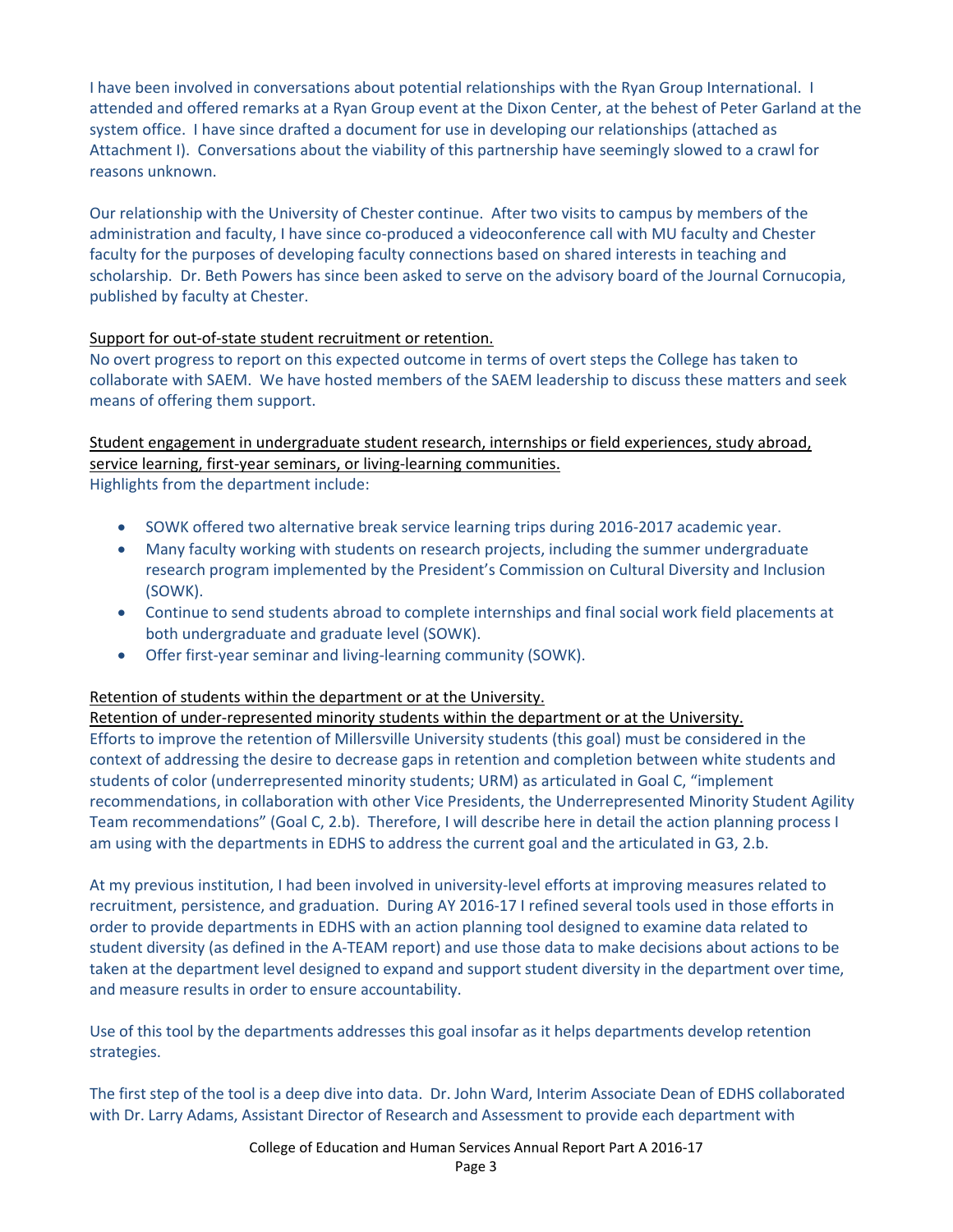comprehensive datasets and initial analyses of these data. Snapshots of retention data by department are included below. (Heat map key: Green – URM retention rate exceeds Non-URM rate, yellow – rates are the same, red – URM rates are lower than Non-URM.)

| <b>SOWK</b> |           |                   |                                             |                                               |                |                                   |                                     |  |
|-------------|-----------|-------------------|---------------------------------------------|-----------------------------------------------|----------------|-----------------------------------|-------------------------------------|--|
|             |           |                   | First-Year Admits                           |                                               |                | <b>Transfer Admits</b>            |                                     |  |
|             | Year      | #                 | 2 <sup>nd</sup> year retention<br><b>MU</b> | 2 <sup>nd</sup> year retention<br>SOWK        | #              | 2 <sup>nd</sup> year retention MU | 2 <sup>nd</sup> year retention SOWK |  |
| Non         | $12 - 13$ | 19                | 89%                                         | 89%                                           | 22             | 64%                               | 64%                                 |  |
| <b>URM</b>  | $13 - 14$ | 21                | 86%                                         | 76%                                           | 45             | 76%                               | 73%                                 |  |
|             | 14-15     | 21                | 57%                                         | 43%                                           | 39             | 74%                               | 72%                                 |  |
|             | $15 - 16$ | 24                | 79%                                         | 71%                                           | 31             | 77%                               | 71%                                 |  |
| <b>URM</b>  | $12 - 13$ | 6                 | 100%                                        | 83%                                           | 12             | 83%                               | 83%                                 |  |
|             | $13 - 14$ | 8                 | 88%                                         | 88%                                           | 9              | 89%                               | 89%                                 |  |
|             | $14 - 15$ | 5                 | 80%                                         | 80%                                           | 9              | 100%                              | 89%                                 |  |
|             | $15 - 16$ | 3                 | 100%                                        | 100%                                          | 13             | 85%                               | 85%                                 |  |
| <b>PSYC</b> |           |                   |                                             |                                               |                |                                   |                                     |  |
|             |           |                   | First-Year Admits                           |                                               |                | <b>Transfer Admits</b>            |                                     |  |
|             | Year      | $#$               | 2 <sup>nd</sup> year retention<br><b>MU</b> | 2 <sup>nd</sup> year retention<br><b>PSYC</b> | #              | 2 <sup>nd</sup> year retention MU | 2 <sup>nd</sup> year retention PSYC |  |
| Non         | $12 - 13$ | 56                | 82.1%                                       | 69.6%                                         | 49             | 71.4%                             | 69.4%                               |  |
| <b>URM</b>  | 13-14     | 68                | 75.0%                                       | 60.3%                                         | 61             | 75.4%                             | 73.8%                               |  |
|             | $14 - 15$ | 52                | 73.1%                                       | 59.6%                                         | 45             | 75.6%                             | 64.4%                               |  |
|             | $15 - 16$ | 75                | 72.0%                                       | 61.3%                                         | 45             | 84.4%                             | 80.0%                               |  |
| <b>URM</b>  | $12 - 13$ | 14                | 78.6%                                       | 64.3%                                         | 25             | 76.0%                             | 72.0%                               |  |
|             | $13 - 14$ | 16                | 75.0%                                       | 43.8%                                         | 16             | 68.8%                             | 62.5%                               |  |
|             | $14 - 15$ | 22                | 59.1%                                       | 54.5%                                         | 19             | 68.4%                             | 52.6%                               |  |
|             | $15 - 16$ | 19                | 73.7%                                       | 47.4%                                         | 10             | 70.0%                             | 60.0%                               |  |
| <b>EMEE</b> |           |                   |                                             |                                               |                |                                   |                                     |  |
|             |           |                   | First-Year Admits                           |                                               |                | <b>Transfer Admits</b>            |                                     |  |
|             | Year      | $#$               | 2 <sup>nd</sup> year retention<br>MU        | 2 <sup>nd</sup> year retention<br><b>EMEE</b> | #              | 2 <sup>nd</sup> year retention MU | 2 <sup>nd</sup> year retention EMEE |  |
| Non         | $12 - 13$ | 120               | 94%                                         | 80%                                           | 44             | 80%                               | 64%                                 |  |
| <b>URM</b>  | 13-14     | 151               | 85%                                         | 74%                                           | 68             | 87%                               | 75%                                 |  |
|             | $14 - 15$ | 151               | 84%                                         | 72%                                           | 53             | 85%                               | 77%                                 |  |
|             | $15 - 16$ | 152               | 88%                                         | 80%                                           | 48             | 79%                               | 69%                                 |  |
| <b>URM</b>  | $12 - 13$ | 6                 | 67%                                         | 33%                                           | $\overline{7}$ | 100%                              | 100%                                |  |
|             | $13 - 14$ | 11                | 91%                                         | 82%                                           | 11             | 64%                               | 45%                                 |  |
|             | $14 - 15$ | 13                | 85%                                         | 46%                                           | 8              | 75%                               | 75%                                 |  |
|             | $15 - 16$ | 19                | 84%                                         | 74%                                           | $\overline{7}$ | 86%                               | 71%                                 |  |
|             |           |                   | Non-EMEE BSE in Professional Education Unit |                                               |                |                                   |                                     |  |
|             |           | First-Year Admits |                                             |                                               |                | <b>Transfer Admits</b>            |                                     |  |
|             | Year      | #                 | 2 <sup>nd</sup> year retention<br>MU        | 2 <sup>nd</sup> year retention<br><b>BSE</b>  | $_{\#}$        | 2 <sup>nd</sup> year retention MU | 2 <sup>nd</sup> year retention BSE  |  |
| Non         | $12 - 13$ | 116               | 90%                                         | 76%                                           | 60             | 62%                               | 47%                                 |  |
| <b>URM</b>  | 13-14     | 122               | 84%                                         | 67%                                           | 56             | 68%                               | 52%                                 |  |
|             | $14 - 15$ | 103               | 84%                                         | 74%                                           | 31             | 77%                               | 68%                                 |  |
|             | $15 - 16$ | 101               | 90%                                         | 73%                                           | 29             | 69%                               | 38%                                 |  |
| <b>URM</b>  | $12 - 13$ | 11                | 100%                                        | 91%                                           | 6              | 67%                               | 50%                                 |  |
|             | $13 - 14$ | 12                | 75%                                         | 58%                                           | 6              | 67%                               | 67%                                 |  |
|             | $14 - 15$ | 8                 | 75%                                         | 63%                                           | 6              | 83%                               | 67%                                 |  |
|             | $15 - 16$ | 11                | 91%                                         | 82%                                           | 4              | 75%                               | 50%                                 |  |
|             |           |                   |                                             |                                               |                |                                   |                                     |  |

The data we provided comes from the same query used by Institutional Research for creating Fact Book data, but organized in ways more relevant for this exercise. Fact Book data are organized by department, whereas our analyses also breaks out BSE data so that we can look at enrollment and retention patterns in secondary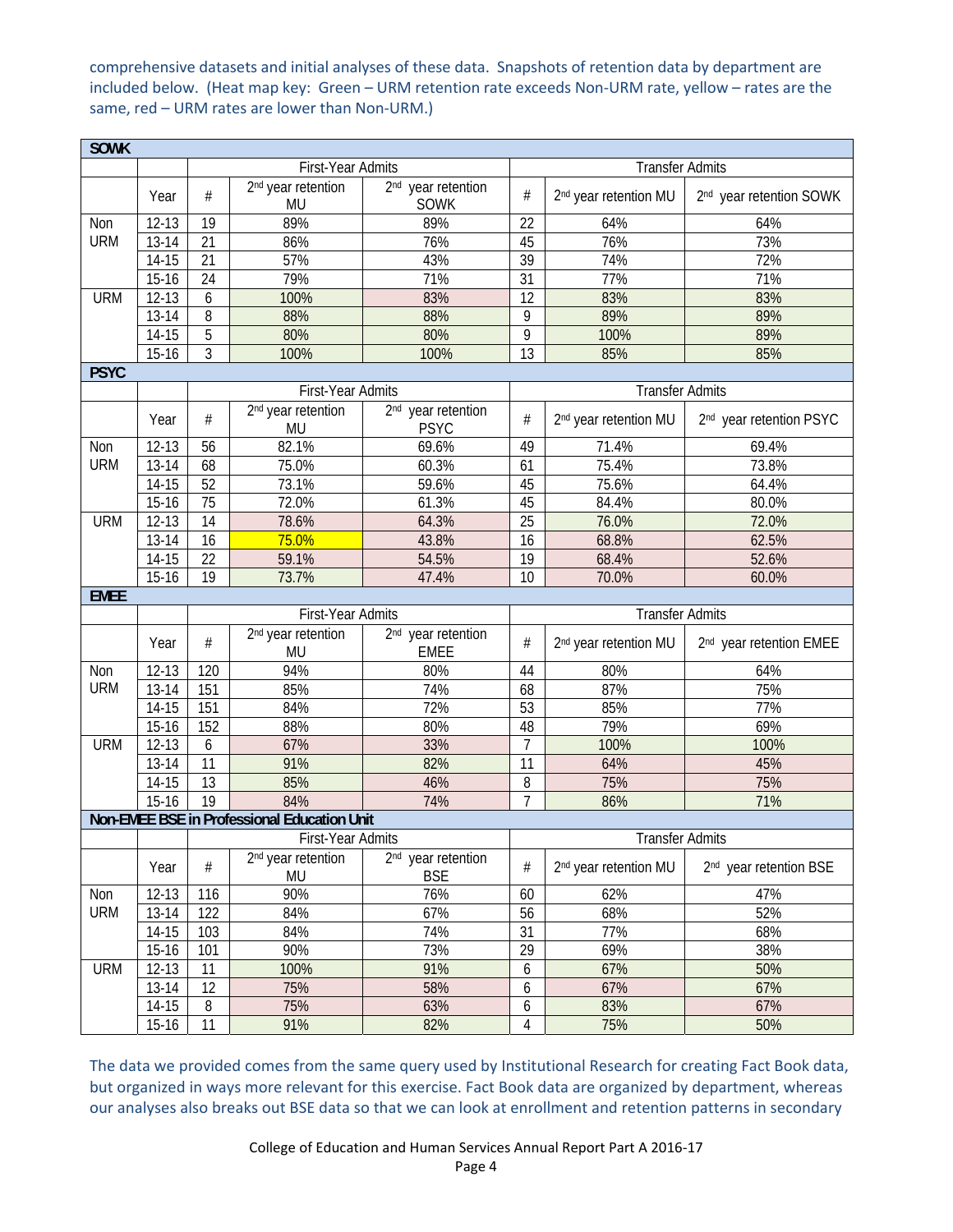education programs. Fact Book data breaks out race using nine categories, whereas our analysis is based on two categories – URM and non‐URM. We used the A‐Team definition of URM as "Black or African American" and "Hispanic." We also examined patterns of recruitment and in retention for both transfer students and first-time admits and whether there were gaps between URM and non-URM students. We also analyzed more specific questions raised as programs analyzed initial datasets, such as retention rates after students had completed the "foundations bloc" of courses in teacher education.

Dr. Ward and I met with each department to present and discuss in detail the data. In some cases, the discussions that occurred in the department meetings extended beyond the meetings and into email. EDFN, for example, had a very robust email conversation about the data and what they would mean for recruitment, persistence, and graduation rates. This is as is intended by the process.

This process is designed to be a longitudinal one. It will continue to unfold in the fall semester and beyond. It is also meant to shift the culture from one in which faculty make comments such as "we would be able to do a better job of helping students of color persist if the university would do a better job of bringing quality students of color to the university" to one in which faculty look more often within their own departments and their own professional practice to identify ways that they can break down, get around, or get over barriers to persistence at the university.

In addition,

- Social work implemented ePortfolio with 2016 Freshmen class, which will allow for individual and department level tracking of personal and professional growth in order to identify challenges, earlier, in order to trouble shoot by implementing plan of action to ensure students' ongoing success.
- Psychology has:
	- o continued in‐house tutoring program which serves all students in Psychology courses who might struggle with success.
	- o After two years of placing all majors into major‐based UNIV 103 courses linked with specific PSYC 227 (Development of Child and Adolescence) sections during their second semesters, Psychology faculty decided to move the UNIV 103 courses to the students' first semester, beginning fall 2017, in order to better meet the transition needs of incoming students. We had found that too many students struggled during their initial semester and needed the learning and social support provided by the UNIV 103 seminars earlier than we had been providing it.
	- o After a full faculty meeting involving the Dean and Associate Dean devoted to the issue of retention of underrepresented groups, a team of Psychology faculty has begun to meet to further study retention and academic success issues in our Department and will make their findings known to the Department as a whole in fall 2017 .
	- o Six faculty were recognized at the special luncheon organized by Dr. Mahaffey as champions for underrepresented minority students.

### Please include other ways you contribute to the Academic Affairs or University Strategic Plans.

Please see the accompanying *2016‐17 Academic Affairs Strategic Plan Action Plan* for many details on this item.

In addition,

- All our students complete a capstone experience that involves 450 hours of direct social work field work. Additionally, all our students engage in evidence-based research within their final field agency as part of the required statistics course they take in final semester of senior year (SOWK).
- All our students engage in minimum of 60 hours of service learning, domestic and/or international, before their senior year of college (SOWK).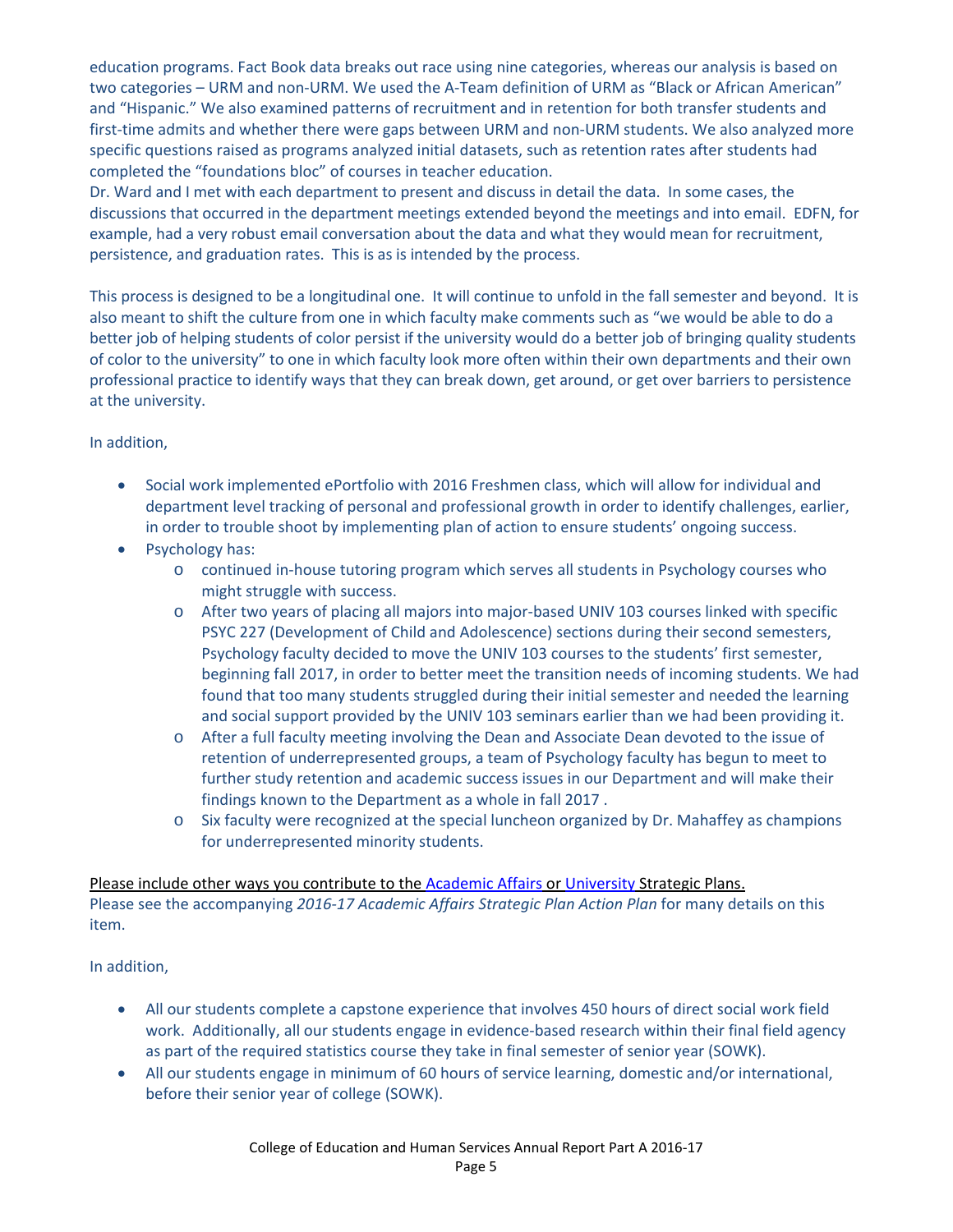- All of our students engage in ongoing professional development through attendance at conferences, workshops, and/or trainings (SOWK).
- Proposal for adding Capstone requirement to the Psychology major. [Goal A: To engage learning to contribute positively to contemporary and future workplaces and communities. Strategy 4 (GA S4): Lead in the development and adoption of experiential and innovative strategies that enhance student learning.] (PSYC)
	- o A working group of our Undergraduate Committee developed, submitted and had approved this spring a new Capstone requirement to the Psychology major. All students entering the Psychology major as of Fall 2017 will now be required to complete a three‐credit Capstone requirement that can be fulfilled in one of several ways. (This is a three‐credit addition to the requirements of the major.) Proposals for changes to PSYC 454 (History and Systems of Psychology) and PSYC 455 (Seminar in Psychology) were also approved so that these courses can serve the Capstone requirement.
- Expanding undergraduate research opportunities: [Goal A: To engage learning to contribute positively to contemporary and future workplaces and communities. Strategy 4 (GA S4): Lead in the development and adoption of experiential and innovative strategies that enhance student learning.] (PSYC)
	- o Equipped the recently renovated student‐faculty research area with behavioral observation hardware and software (partially funded by Student Tech Fees) so that it can function as an Observational Research Lab. In addition to supporting a variety of independent student and faculty research, the Observational Research Lab is an integral part of our newly approved (fall 2016) advanced research lab course, Advanced Lab in Developmental Science (PSYC 327; Dr. Sorhagen).
	- o With funding from both Student Senate and the new S.P. Luek High Impact Practices Endowment, a total of 10 students traveled to the Eastern Psychological Association Conference in Boston, MA, in March 2017 to present five posters based upon a collaborative research program conducted in two of Dr. Tae Woo's courses the prior spring.
	- o Continued our strong three‐semester Honors program involving individual student research under the guidance of a faculty mentor and Honors Committee (Dr. Cook, Director).
	- o Continued semester‐ending student research poster sessions for students in PSYC 212 and some advanced lab students (Drs. Banna, Gallagher, Foster‐Clark). Held December 2016 and May 2017.
- **Middle Level/Special Education** as mentioned, this program was successfully moved through the curricular process at Millersville University during the 2016‐2017 academic year.
- **Professional Development School –** the department approved this model for clinical practice in partnership with school districts in the area. This initiative is in the growing stage as relationships with local school districts are formalized together with our department to meet the needs of the school districts, the department but most importantly to meet the needs of the children in the school districts. We currently are working with three school districts specifically for the 2017‐2018 with full implementation for the 2018‐2019 school year (EMEE).
- **Graduate Mission Statement** ‐ the department approved the mission statement for the graduate programs within our department. This statement reflects our expectations for our graduate student body with clear, precise, and understandable goals (EMEE).

# **Selected Highlights**

Enhancements to program curriculum, student achievement of learning outcomes, or other program improvements

### EMEE

Middle Level/SPED Program approved through the curricular process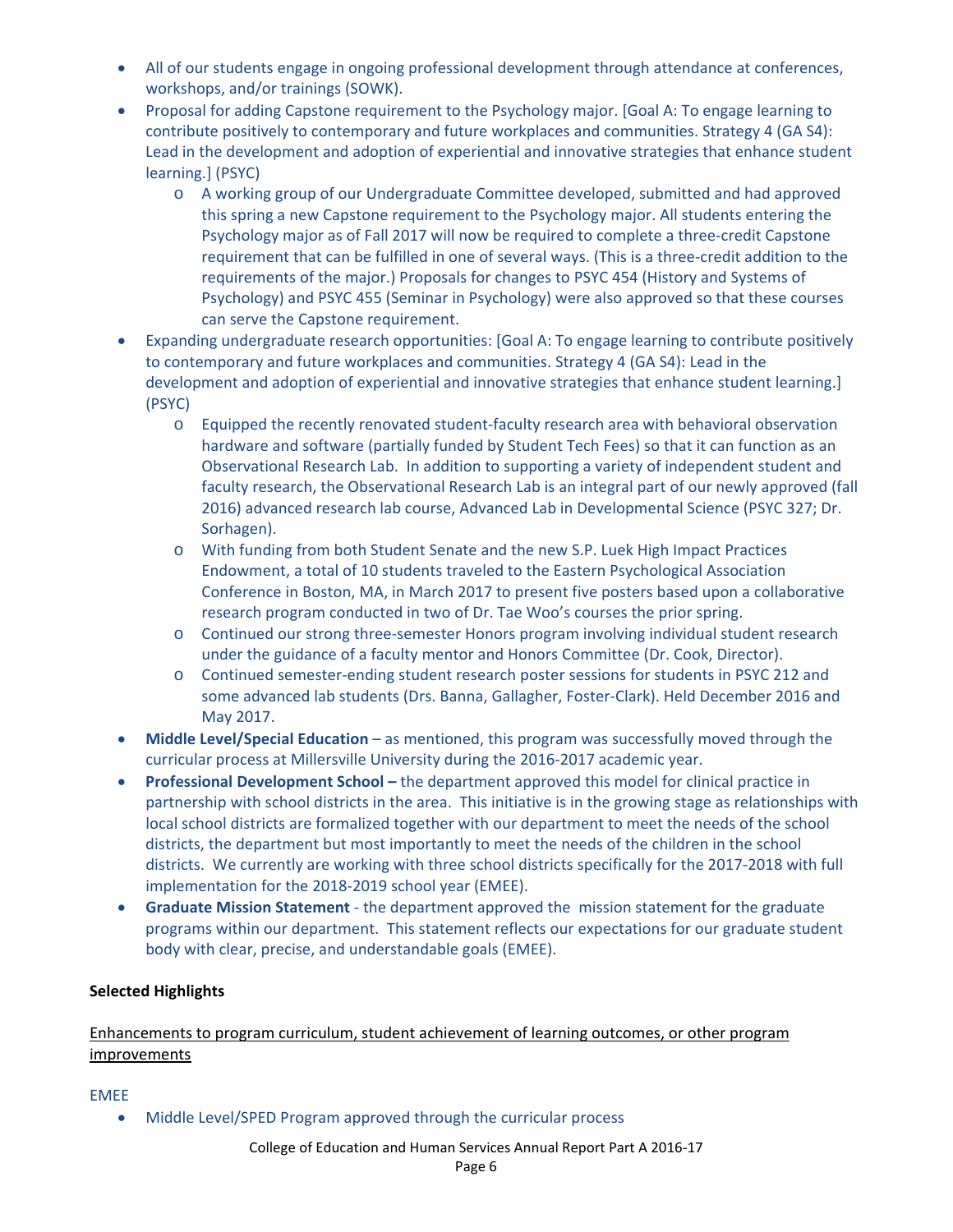• Post Bacc Program changes

PSYC

- Proposed and passed new requirements for a capstone course for undergraduate majors and revised two courses (PSYC 454 and 455) to better align with this new requirement.
- Added three new courses -- PSYC 216 (intro to Learning and Behavior Analysis, 327 (Advanced Lab in Developmental Science), and 326 (Human‐Animal Bond) to the undergraduate curriculum.
- Added a new course PSYC 675 (Behavioral and Emotional Assessment of Children) to the School Psychology curriculum. It was re‐designed to better match the NASP competencies and the current needs of practicing School Psychologists.
- Proposed a new course– SCCN 625 (Ethics and Law in School Counseling)—for the graduate School Counseling program to better align with professional standards and licensure requirements.

### SOWK

 Approved to offer the Human Services Management Certificate to our DSW students, which not only enhances our program that has a focus on leadership, but will make our students more marketable, upon graduation.

## Special Events or Programs

### College

- *28th Annual Anna Funk Lockey Lecture* Our speaker this year was Dr. Troy Hutchings, Senior Strategic Advisor at Educational Testing Service (ETS) who spoke on the topic "*The Ethos of Care: Where Good Intentions and Perceptions of Misconduct Intersect*." Dr. Hutchings also led class discussions the afternoon of his lecture and moderated a panel presentation the morning after his lecture.
- *Pushing the Boundaries of Diversity: A Town Hall on Socioeconomic School Integration*, co‐produced with Steinman Communications. This was a sold-out event at the Ware Center and included national experts Richard Kahlenberg and Mark Hare, and panel members including PA Secretary of Education Pedro Rivera, PA Rep. Mike Sturla, Jane Pugliese, and Dr. Tim Mahoney. The event was streamed to an overflow location in Stayer Hall and covered by local TV media.
- *Issues that Divide and Unite Urban Education: Start Where You Are, But Don't Stay There*, featuring Dr. Richard Milner, Professor and Director of the Center for Urban Education at the University of Pittsburgh. Dr. Milner gave a powerful lecture and engendered a lively conversation during the question and answer portion of this address. This event was part of the Education on Location series.
- *National Symposium on Educational Leadership and Poverty*. Keynote speaker Dr. Joyce Epstein, Johns Hopkins University. This was a symposium produced in conjunction with the doctoral program in educational leadership.
- A member of Wellness and Sport Sciences was funded to attend "Practitioners Course on Community Interventions" in Fall 2016.
- The College, along with the PA Council for the Social Studies (PCSS) offered a day-long seminar for preservice and classroom social studies educators. Several panels with local teachers, experts, and intellectuals, provide excellent advice and inspiration for the future.
- Disability Film Fest Dates 16‐17: Meyers Auditorium 5:30 9:00
	- $\circ$  9/14/2016 Valuing Lives (part of a larger display on disability history and during constitution week)
	- $\circ$  10/5/2016 The Sessions Disability and Sexual identity
	- o 11/9/2016 ‐ Thank–you For Your Service (addresses PTSD)
	- $\circ$  2/15/2017 Sins Invalid Sexuality
	- o 3/22/2017 Girl Interrupted Mental health and Institutionalization.
	- o 4/12/2017 A Blind Hero Holocaust survivors true story

EMEE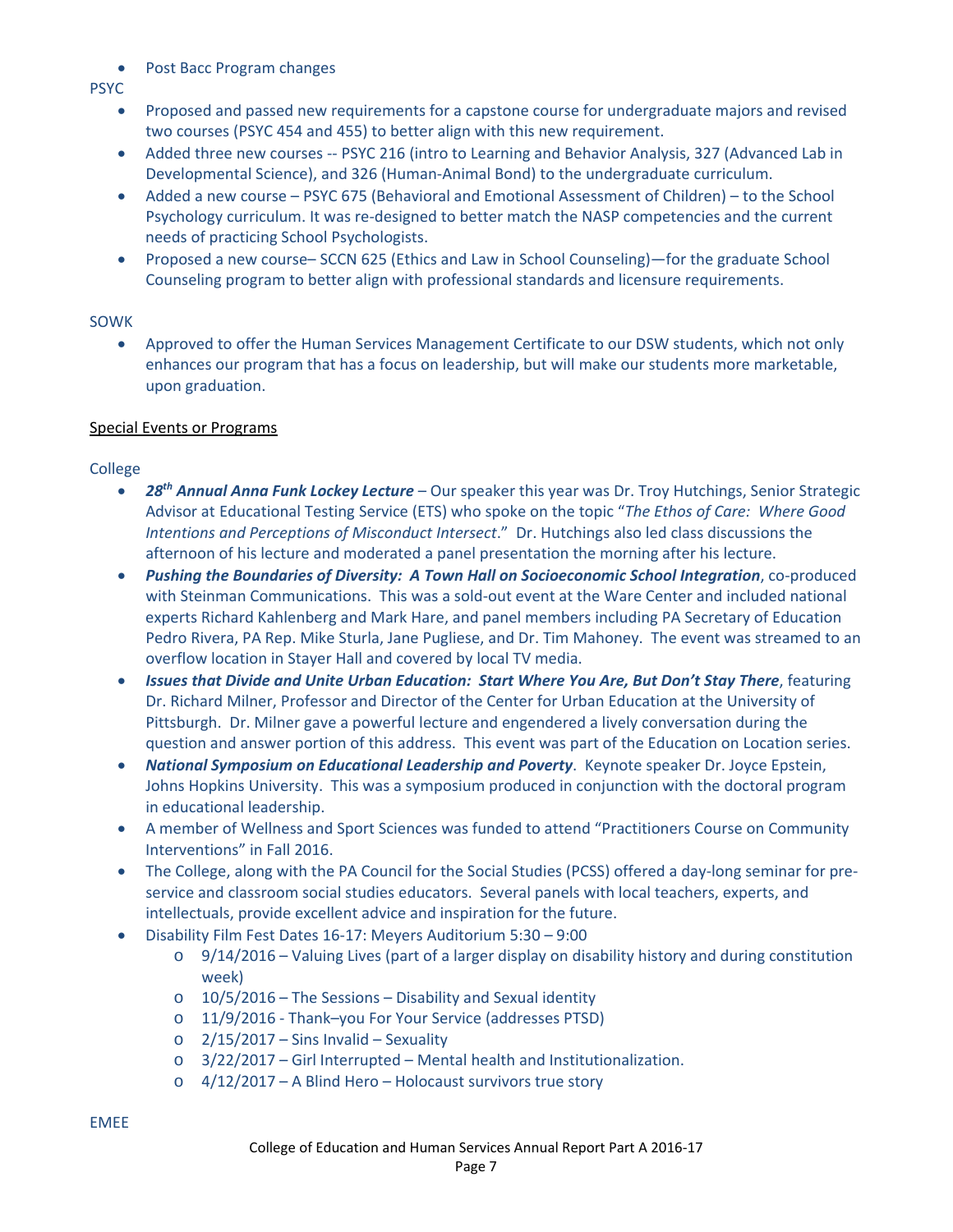Symposium for Early Childhood practitioners entitled: "Play and Brain Development" October 1, 2016

### PSYC

- Our student organizations, Psi Chi and Psychology Club, held many programs during the academic year. Most notable were:
	- o Canned food drive completed in Nov‐Dec 2016 netted over 1000 items for the Lancaster Council of Churches Food Bank. Created holiday cards for Meals On Wheels recipients.
	- o Raised \$1,600 for Penn State MiniTHON from Car washes, bake sales, online donor drives
	- o Ten Psych Club students sought and earn support to attend a regional psychology conference in Massachusetts (EPA) and five students received a grant to attend a national child development conference (SRCD) in Texas.
	- o Psi Chi hosted a colloquium on gender identity with Dr. Kand McQueen in the Winter Center with a Q & A session the following morning. Both events were well-attended with over 130 attendees at the presentation and 45 students at the morning session. The event was a collaborative effort of Psi Chi, Psych Club and GSA.
	- o Psi Chi hosted a Safe Place discussion for students to process their thoughts about the political and social climate after the presidential election.

### SOWK

- Continue to offer monthly continuing educational events through our Learning Institute as well as our annual Global Well‐Being and Social Change conference in June.
- Host continuing education event and annual community recognition award during March Social Work Month.
- The 2017 "Leadership Summit: Dialogues on Race" at the Ware Center in downtown Lancaster hosted nearly 120 students and school faculty from across Lancaster county. The summit engaged youth, with the help of faculty from Millersville University and an array of volunteer guest speakers, in meaningful and in depth conversation revolving around racial issues. Through small group sessions, led by volunteer facilitators, youth were able to discuss controversial topics on race and explore the different facets of racism and what that looks like within their individual communities while learning how racism can be combatted. There was a great response from the youth who attended and many were enthusiastically engaged in the various conversations about the topic, leaving with tools and a new set of skills to implement within their schools and communities to combat oppression.

#### **WSSD**

- "Strong" Documentary and Skype Interview with creator about Women's body issues and Sport, Dr. Mandi Dupain
- "Google Tools" Training with Dan Petty, Senior Editor at the Denver Post

### Special Faculty Achievements

#### PSYC

 Kelly Banna served as Program Chair for the Southeastern Association for Behavior Analysis Annual Conference, which was held in Winston‐Salem, NC on October 13‐15, 2016.

### SOWK

● Drs. Karen Rice and Heather Girvin launched a new community-based youth program called Ubuntu Leaders in Lancaster (ULL). "I am who I am because of who we all are" is the definition of the ancient African word, Ubuntu. This after‐school, community‐based program is geared toward youth in grades 7‐12 who want to make a difference in their communities. ULL raises awareness of social justice issues while empowering the youth participants to address them. ULL builds compassion, develops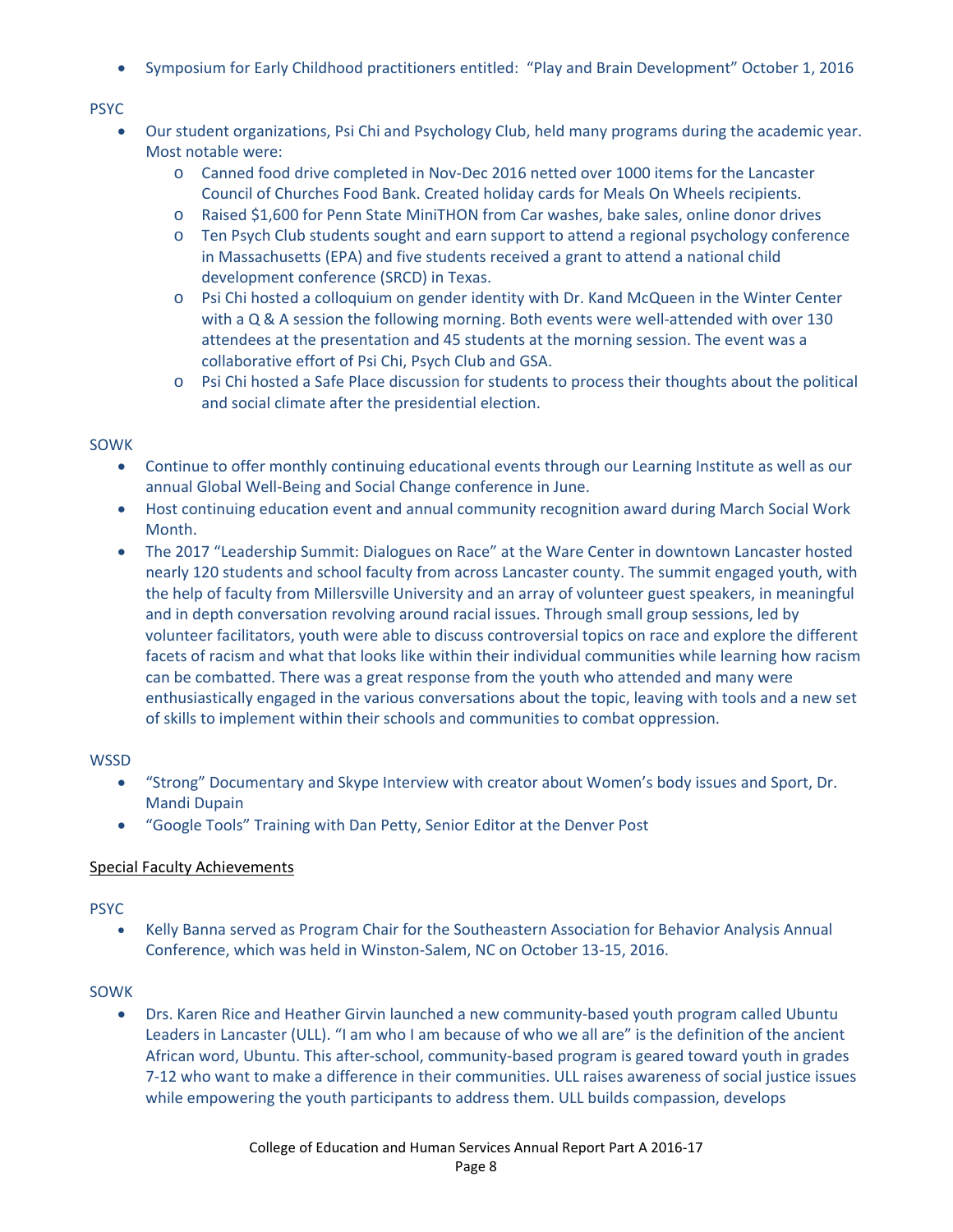leadership and advocacy skills, and fosters global citizenry. The ULL team believes in a youth led movement that changes things locally and globally.

- In conjunction with Dr. Jennifer Clements, professor, Shippensburg University, Dr. Kathleen Walsh edited a journal on group work in the social work profession. With its long history, group work has been at the forefront of incorporating the arts into clinical and community practice. This special issue provides group work practitioners, educators, students, and researchers the opportunity to share and explore the creative use of art, music, poetry, drama, literature, and other media with diverse populations in a wide range of settings.
- As a member of the National Alliance of Social Workers in Sports (NASWIS), Dr. Felizzi sits on the Professional Sports committee, which is a nationwide group of Social Work faculty, students and professionals who seek to have professional sports team utilize the service of social workers to assist athletes and staff with a number of issues. NASWIS also looks to collaborate with other professions and majors to promote the use of social work professionals and interns in university and high school athletic programs. In addition, Dr. Felizzi is a member of the Journal of Intercollegiate Athletics editorial board and reviews article submissions for the journal. He is currently conducting research with a Canadian social work member of NASWIS. They are examining the role of recruitment for high level hockey players and are researching whether or not social workers would be beneficial and helpful for the athletes during the recruitment process.
- Dr Laura Brierton-Granruth was selected to receive a 2017 Civic and Community Engagement Award from the Center for Community Engagement and Research Project. The award is in recognition of the assistance she has provided as a member of the Center for Public Scholarship and Social Change Research Team and for contributing to the Center for Public Scholarship and Social Change research projects, including Ambassadors for Hope, a program with a goal of helping children with an incarcerated parent, and an ongoing study to understand the financial exploitation of elders, which was initiated at the request of the District Attorney's office.

### Student Achievements

PSYC

- Over 40 students presented at regional or statewide research conferences or were co-presenters with various faculty members.
- Three May 2017 BA Psychology graduates (Jessica Butts, Erin Madison, Rebecca Lurie) were accepted at top‐ranked Ph.D. programs.
- Rebecca Lurie's thesis ("The Use of Escalating Rewards in a Contingency Management Program for Increasing Physical Activity") was awarded the "Dean's Selection for Outstanding Creative or Scholarly Work" for Made in Millersville in April 2017. She presented her poster at the "MiM Sneak Preview" on the evening prior to MiM and at MiM proper.

#### SOWK

- MSW students Heather Mabry-Kourt and Kelsey McLaughlin had their advocacy letter accepted for publication in the Lancaster News Paper (LNP). Heather and Kelsey studied the social problem of child abuse and neglect in their Advanced Social Welfare Policy class and analyzed the Child Abuse and Treatment Prevention Act (CAPTA) as a policy response to the problem. CAPTA funds could help pay for more Court Appointed Special Advocate (CASA) volunteers, but it requires reauthorization; their letter advocates for readers to contact their Congressional legislators to support the reauthorization.
- Also getting published in the LNP are MSW students Carrie Carrao, Francesca (Zola) McAndrews, and Susan Carr. Carrie, Francesca, and Susan advocated for the new Family First Health center in Columbia to adopt "telemedicine" services. Research shows that telemedicine can improve patients' quality of life while cutting costs and offering more accessible medical treatment. Further, when paired with Stratus Video Interpreting services (which Family First Health uses), providers can access translators in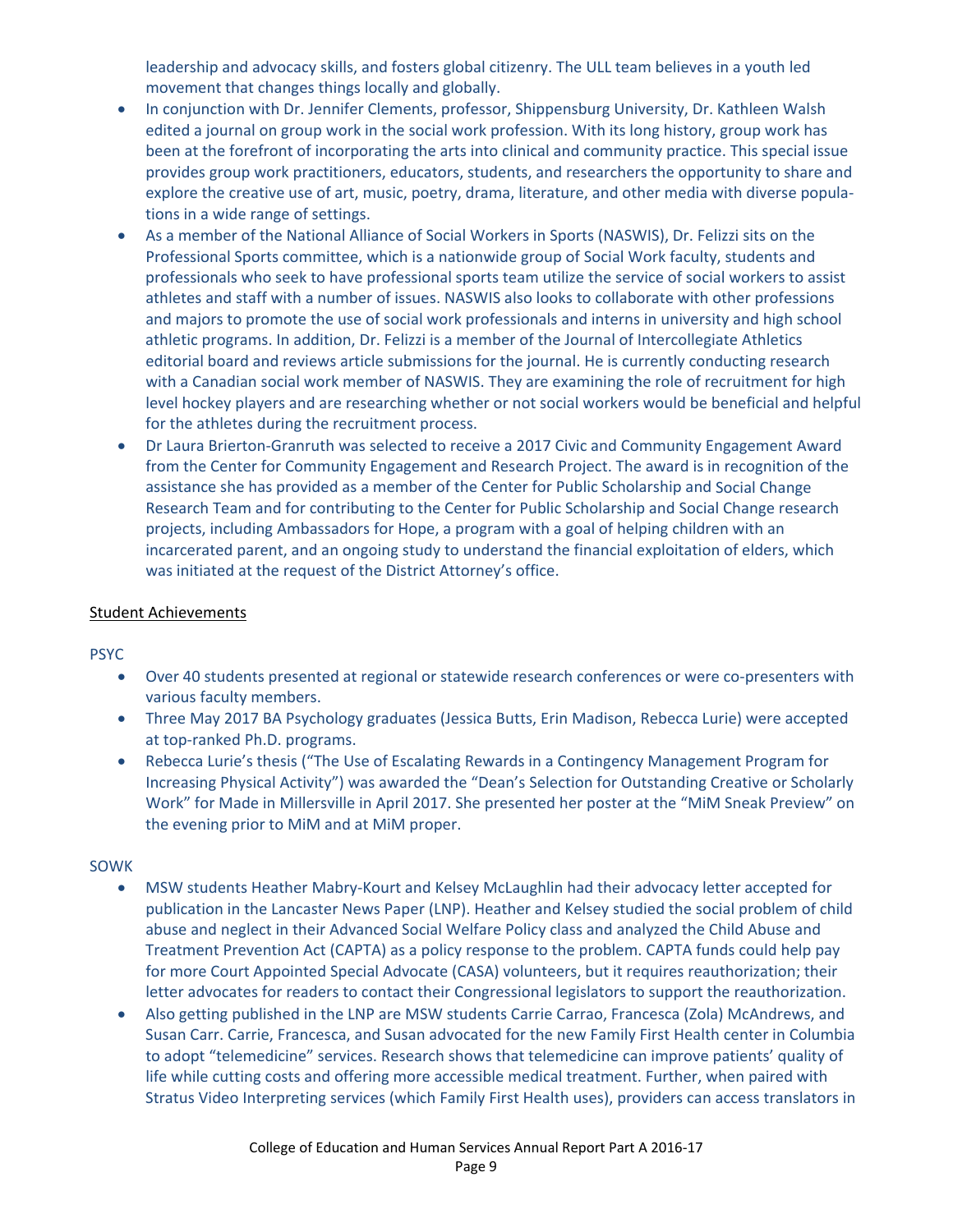more than 200 languages. Thus, residents of Columbia can benefit from more accessible medical care and, if needed, access the care in a language that improves health care literacy.

- **BSW student, Ariana Camel,** completed her honors thesis, "Helping or Hurting? The Haitian Perception of NGOs" in which she focused on foreign aid. Her interest in this topic, despite having no experience in this area, came from a friend who had visited Haiti. The purpose of this research was to gain an understanding of how the Haitian people receiving aid from non‐governmental organizations perceived the organizations. Ariana wanted to know if the NGOs were helping or harming the population, in hopes of being able to share this information with the foreign organizations entering Haiti. Through this qualitative research, she was able to hear first-hand accounts of the experiences citizens faced in Haiti. Committee members were Drs Karen Rice (Chair), Heather Girvin, and Jennifer Frank
- Undergraduate student, Cindy Vicente, served as Matt Johnson's City Council Campaign Chair.
- **MSW student, Katie Marie Wilson,** was part of the first policy revision of 6100 regulations in the last 20 years, during her internship with ARC of Lancaster. This will directly affect each individual with Intelectual and Developmental Disabilities (I/DD) who has waiver services, services that the federal government and state government help pay for. She was part of a meeting that included half a dozen legislators to educate and advocate for funding for this population in the state budget. Recently, Katie Marie attended a three-day seminar, Disability Policy Seminar, in Washington D.C.. On the last day, she was able to go to Capitol Hill and meet with Lancaster's Representative, Lloyd Smucker, along with The Arc of Lancaster's Executive Director, The Arc Alliance Executive Director, two board members, and a self-advocate, to talk about the importance of Medicaid and the deficit that the President's proposed budget would cause towards individuals with I/DD if it was passed.
- **DSW student, Micah Beaston**, co‐founded a campaign at Central Dauphin High School called "Destroy the Hate." Without sufficient support, guidance, and an opportunity to voice their opinions in the school setting, some students turned to outrage, sadness, solitude, or hate. The purpose of this campaign was to provide a safe space to open up dialogue about the school climate and the social diversity issues that students face at school and in the community. Through the Destroy the Hate campaign, they educate students on useful strategies they can implement to take a stand against hate. Upcoming Spring and Summer semesters will offer training to the entire school district's 1200 faculty members, focusing on uncovering personal unconscious bias, strategies to speak up against bigotry in the classroom, and creating an educational environment that empowers a diverse student population. She and her colleague received the Educator of the Year award for their work.

#### Notable Alumni Achievements

#### PYSC

 One of our graduates from the School Psychology Program (MS/Certification in School Psychology in 1999), **Ms. Tina Wetzel**, was recognized as School Psychologist of the Year for 2016 by the Association of School Psychologists of Pennsylvania.

### SOWK

- Upon receiving her BSW, **Wanik Walker** was hired at the drug/alcohol program where she completed her internship. The work involved outpatient therapy of individuals suffering from addiction and/or mental health issues. Other related responsibilities included drug/alcohol treatment procedures for individuals in a work‐release program. This training and experience lead to the development of a 501c3 nonprofit program that provides reentry services that include drug/alcohol treatment as well as other human and social service needs. Ms. Walker's future plan is to secure a Master's Degree in Social Work and subsequently a doctorate degree, in the fields of human and social services with a specific emphasis on drug/alcohol.
- **Cindi Horshaw, BSW '94, MSW '14, LSW,** currently works in Washington, D.C. as a Child Welfare Program Specialist for the U.S. Department of Health and Human Services, Administration for Children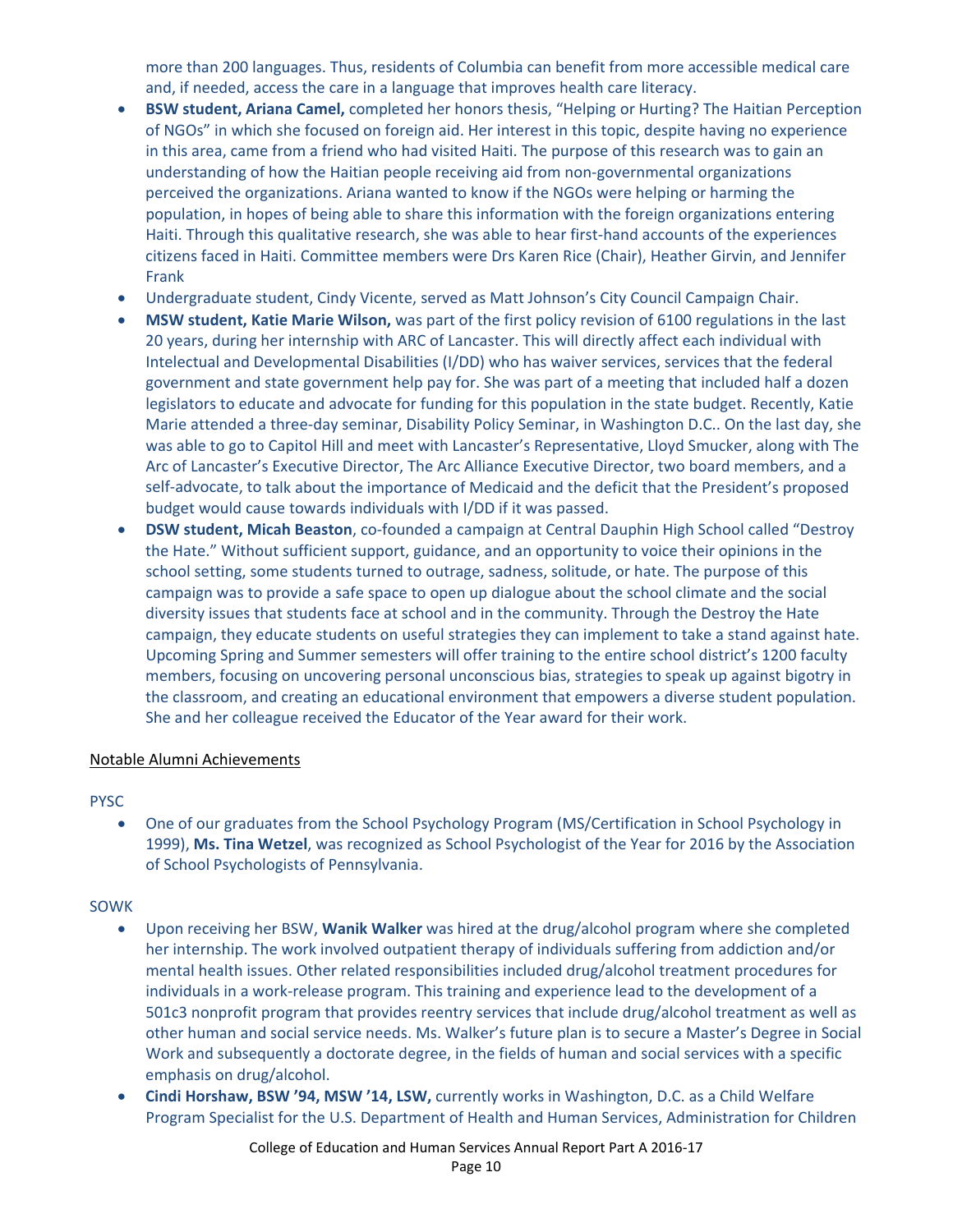and Families, Children's Bureau. In this role, Cindi develops, writes, and revises regulations, policy issuances, and guidelines to clarify, improve and strengthen the management and operation of state and local child welfare services and programs. Prior to her work at HHS, Cindi was the Bureau Director for the Pennsylvania Department of Human Services within the Office of Children, Youth and Families she was responsible for the development and coordination of child welfare policies and programs for Pennsylvania, as well as managing the operations of ChildLine, the State's 24‐hour child abuse hotline call center and child abuse registry. Cindi obtained her MSW from Millersville University, in 2014, while balancing family and her full‐time job for PA DHS. She has used her degree to inform her work at both the State and Federal level by practicing in accordance with the core values and principles of the NASW Code of Ethics, specifically trying to bring about social change and working to overcome social injustices, two areas that were stressed during her educational experience at Millersville and that occur towards the children and families touched by the child welfare system. Cindi reports, "I do this by keeping the children and families in the fore front of discussions and decisions related to overall policy, regulatory and statutory development."

### External Grants or Contracts Funded

### College

 Migrant Education – College Assistance Migrant Program grant (USDOE, Office of Elementary and Secondary Education, 2016). \$2,108,192 (George Drake, PI).

### **WSSD**

 Witmer M., & Wimer JW (2016). Millersville University College Readiness Summer Academy: A new overnight enrichment program for underrepresented students in grades 9‐10. Funded by: School District of Lancaster GEAR UP‐3 program, College of Education and Human Services Dean's Office, and Student Affairs and Enrollment Management. \$16,630.

### **Suggested Areas for Improvements**

### **College**

- Hire an associate dean for the College.
- Convert the M.Ed. in Sports Management to an M.S. in Sports Management.
- Make better progress on Student Learning Outcome assessment plans, the collection of data using the plans, and achieving data‐based program improvement.
- Complete the School District of Lancaster Paraprofessional to BSE degree completion program.
- Finish identifying members of the College Advisory Council and bring the group together for its fist meeting.
- Develop College Undergraduate and Graduate Student Advisory Committees.
- Explore feasibility of a concentration in Educational Studies MED in Assessment, Curriculum, and Teaching for international audiences.
- The abrupt closing of Brooks Hall and the displacement of the Exercise Physiology Lab. Seek a new location for the lab, at least temporarily. Seek a permanent solution for the lab, a resource that provides much valued research opportunities to Millersville University students.

#### EMEE

- Curriculum Mapping aligning the course outcomes to the Millersville University Student Teaching Evaluation.
- Promote learning communities within the incoming freshmen class.
- Create Professional Development School Co‐Teaching professional development.